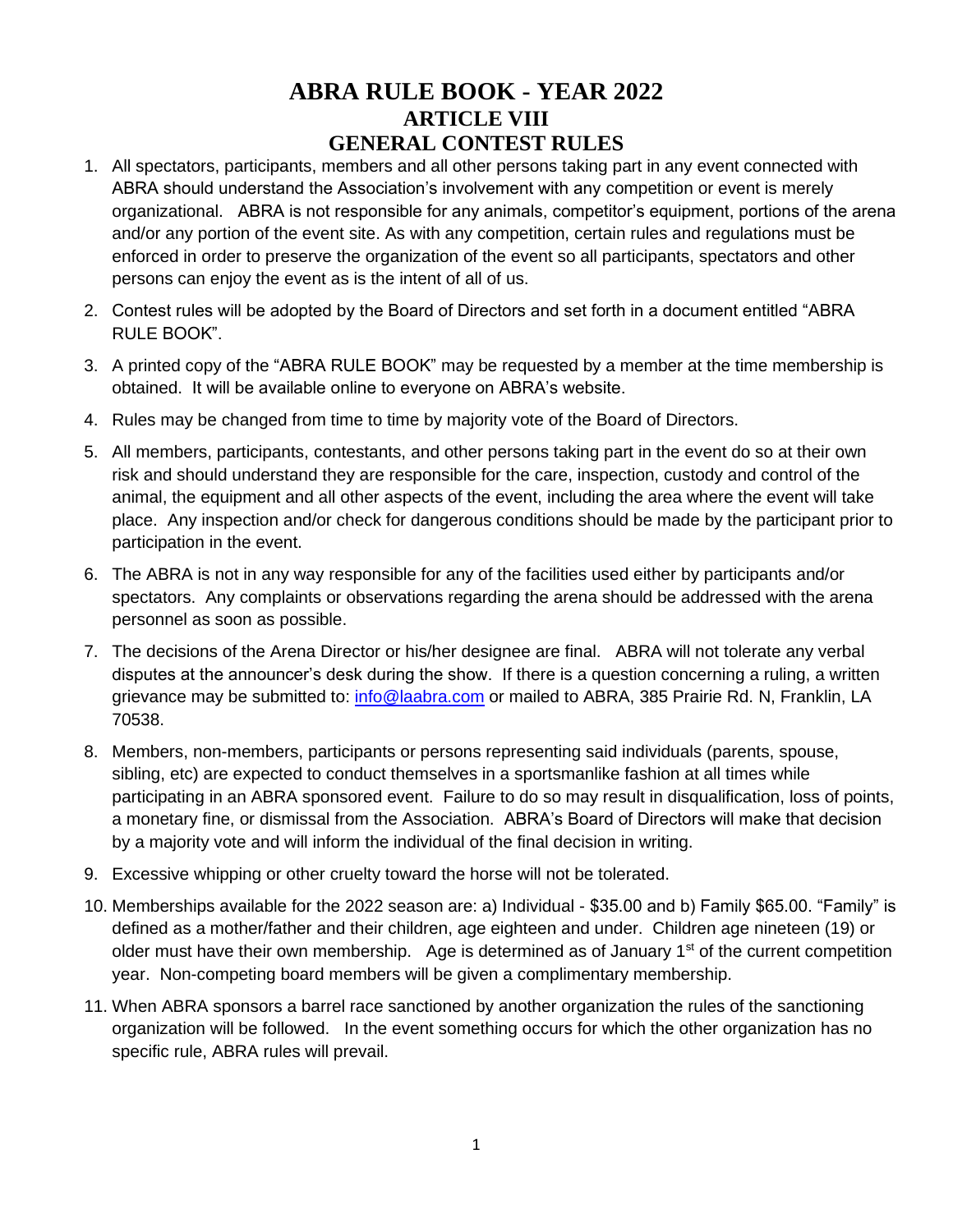- 12. **Boots must be worn by all riders.** No other kind of foot covering will be allowed. It is requested each participant dress neatly and appropriately for the event. NO SPAGHETTI STRAP OR HALTER TOP SHIRTS!!!
- 13. Electric timers will be used at all shows. In case of total electrical failure, if lighting becomes an issue, the show will be cancelled and rescheduled.
- 14. In case of a timer malfunction, the rider will be given a re-ride. Penalties incurred during the first run will NOT be carried over to the re-ride. If you hit a barrel or poll on your re-ride, you will receive the 5 sec penalty per hit.

#### 15. In the event stop watches are used, a designee will utilize one (1) stopwatch while seated at the clock.

- 16. The alleyways will remain clear except when tractor is in motion during a drag. Failure to abide by this rule can result in disqualification, loss of points, a monetary fine, or dismissal from the Association. Parents must monitor their children to ensure that they are staying clear of the alleyway when it is not their turn to ride.
- 17. Entering the ARENA: A contestant will have (3) calls to cross the plane of the arena and start the pattern. The 3<sup>rd</sup> call will be the final call and result in a no time. In the Open 5D Barrels, rider will have 30 seconds to enter the alley once called. Then 30 seconds to enter the arena. Finally the rider will have 30 seconds to cross the timer once they enter the arena.
- 18. A rider is responsible for his/her own riding equipment. There will be no re-rides because of equipment failure.
- 19. Any rider, who is found to be illegally entering a horse or riding a horse in a class in which the horse does not qualify, will be fined two hundred dollars (\$200.00), plus any money won. The rider **will lose all points in ALL CLASSES** up through the date of discovery and will not be allowed to ride any ABRA jackpot shows until the fine has been paid in full. \*\*An inquiry can be submitted to any Board Member, emailed to info@laabra.com or mailed to the President, ABRA, 385 Prairie Rd N, Franklin, LA notifying the Board of a rider/horse illegally entered. A fee of \$25 is required for any inquiry. If information obtained results in a fine for the offender, an award of \$50 will be given to the individual that submitted the inquiry. Inquiries will be kept anonymous.
- 20. In the event a rider's novice horse should die during the year, points may be transferred to another horse that qualifies for the same novice class. A written statement from a veterinarian must accompany this request and the rider should notify the President or Vice President of ABRA before the next point show.
- 21. Points are kept on each horse/rider team in the Novice Horse Classes. Points are kept on the rider in age division classes (see rule #33). Points are kept on members only. Contestants begin accumulating points and participation after an ABRA membership has been purchased.
- 22. A point system will be utilized to determine year-end standings for novice, age division barrels and pole classes. One (1) point will be awarded for each entry in the class. Example: 20 entries in a class - 1st place = 20 points, 2nd place = 19 points and so on, with 20th place receiving 1 point. Exception: 8 & Under Lead in – see rule #33. Results and current point standings will be available at each show and on the ABRA website.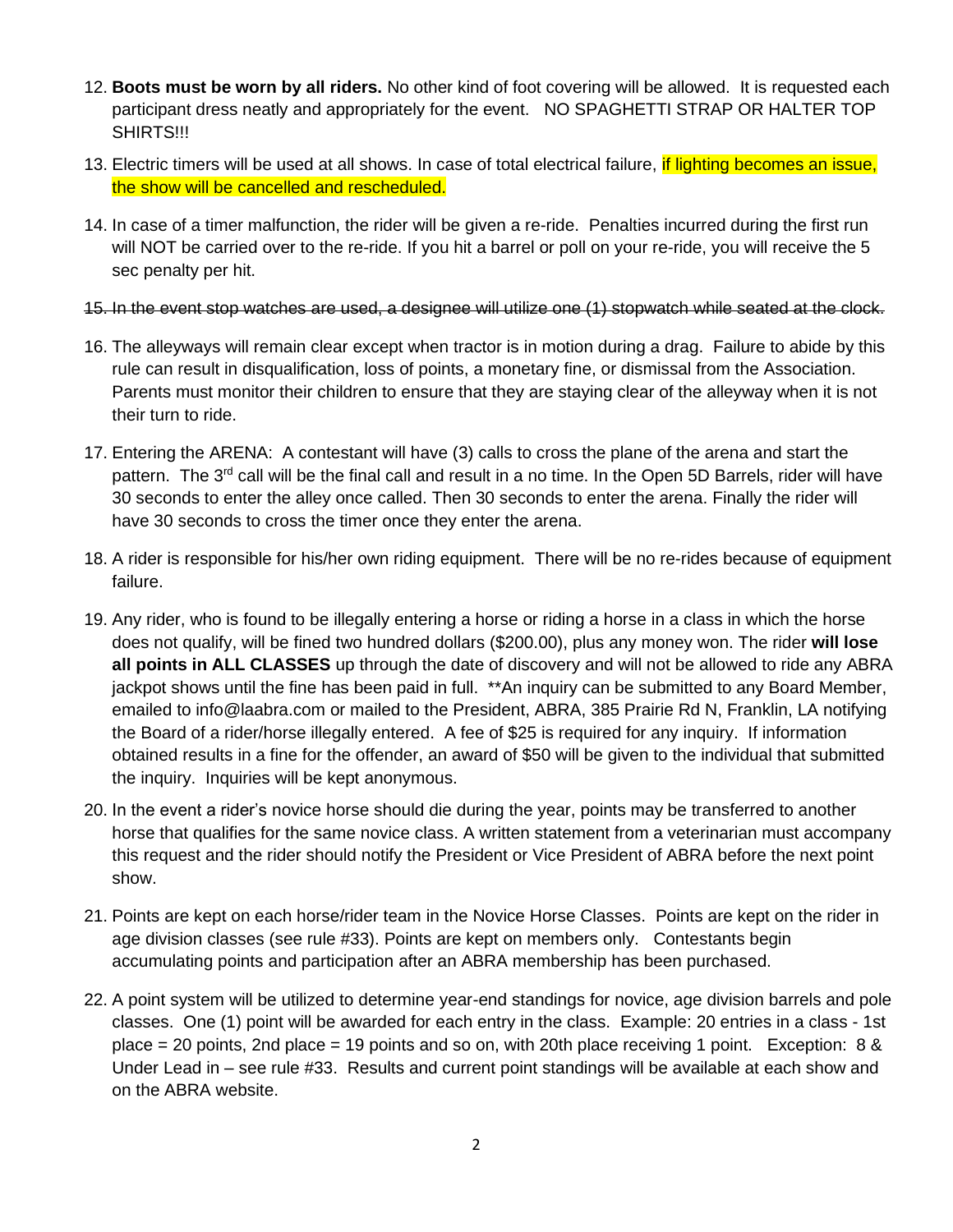- 23. Books will close for the draw the **Friday before a show at 4 PM. There will be no money refunded after the books close**. A rider may scratch a horse after the books are closed by reporting to the sign up desk. LATE ENTRIES WILL BE ACCEPTED for the Open 5D Barrels until rider #50 - Late entries will be accepted until the first horse in the class entered runs for all other classes. Late entries will be placed at the bottom of the draw. \*\* NO ENTRIES WILL BE TAKEN AFTER THESE DEADLINES HAVE PASSED.
- 24. Running positions for each class will be drawn 30min before the class starts. You must pre-enter online to be put in the draw. Pole classes will need to be paid in full 30min before the Open Pole class starts. Barrel classes will have to be paid in full before the 1<sup>st</sup> 8 & Under/Special Needs class starts. Any entry's not paid by listed times will be deleted and you will need to enter at the show and be put out of the draw. Riders must run each horse in drawn position. There will be no changing of draw positions unless ABRA finds an error on their part. The arena announcer will announce the running order of each class prior to the running of the class. It is the responsibility of riders to check the running orders and promptly notify the entry desk of any errors. \*\*Please do not disturb the timer or announcer for this information\*\*. If a rider has two horses entered in the same class, the first horse will be the points horse in all age or open division classes. If a rider, who enters a class before the close of the draw, is accidentally left out of the draw, the rider will be entered at the end of the draw before the late entries.
- 25. There will be \$10.00 added to the entry fees of any non-member rider. Non-members, who only want to exhibition, do not have to pay the non-member fee or pen fee.
- 26. There will be a pen fee of \$8.00 per rider, not per horse. Riders entering exhibition only will not be charged a pen fee.
- 27. The barrel pattern will be a minimum of fifteen feet (15') from the fence. Distances between the barrels will be according to the arena size. During pre-show exhibitions and Eight & Under Beginner barrels, the barrels may be placed off the pattern used for the show. Contestants MAY touch or hold a barrel upright to keep the barrel from falling over.
- 28. There will be a "no time" issued to any horse and rider who breaks the regulation barrel pattern. Breaking the regulation barrel pattern consists of, but is not limited to, going around the wrong side of the barrel, going around the wrong barrel, or circling the barrel more than once. Breaking the time line before the pattern is complete will also result in a "no time".
- 29. The pole pattern will be according to AQHA rules. Contestants ARE allowed to hold the poles upright and/or keep them from falling over.
- 30. There will be a "no time" issued to any horse and rider who breaks the regulation pole pattern. Breaking of the pole pattern consists of, but is not limited to, going on the wrong side of the pole, around the wrong pole, circling a pole more than once, or breaking the time line before the pattern is complete.
- 31. There will be a five (5) second penalty for any barrel or pole knocked over. This includes barrels and poles that are turned completely, touching the ground and coming back upright. A knocked over barrel will result in a no-time for Open 5D purposes only. All times rolled over will incur the penalty.
- 32. With the exception of the Open 5D and 8 & Under Leadline & Special Needs Barrel Class, all classes are jackpotted with ABRA retaining \$5.00 per entry. All 8 & Under Leadline & Special Needs riders will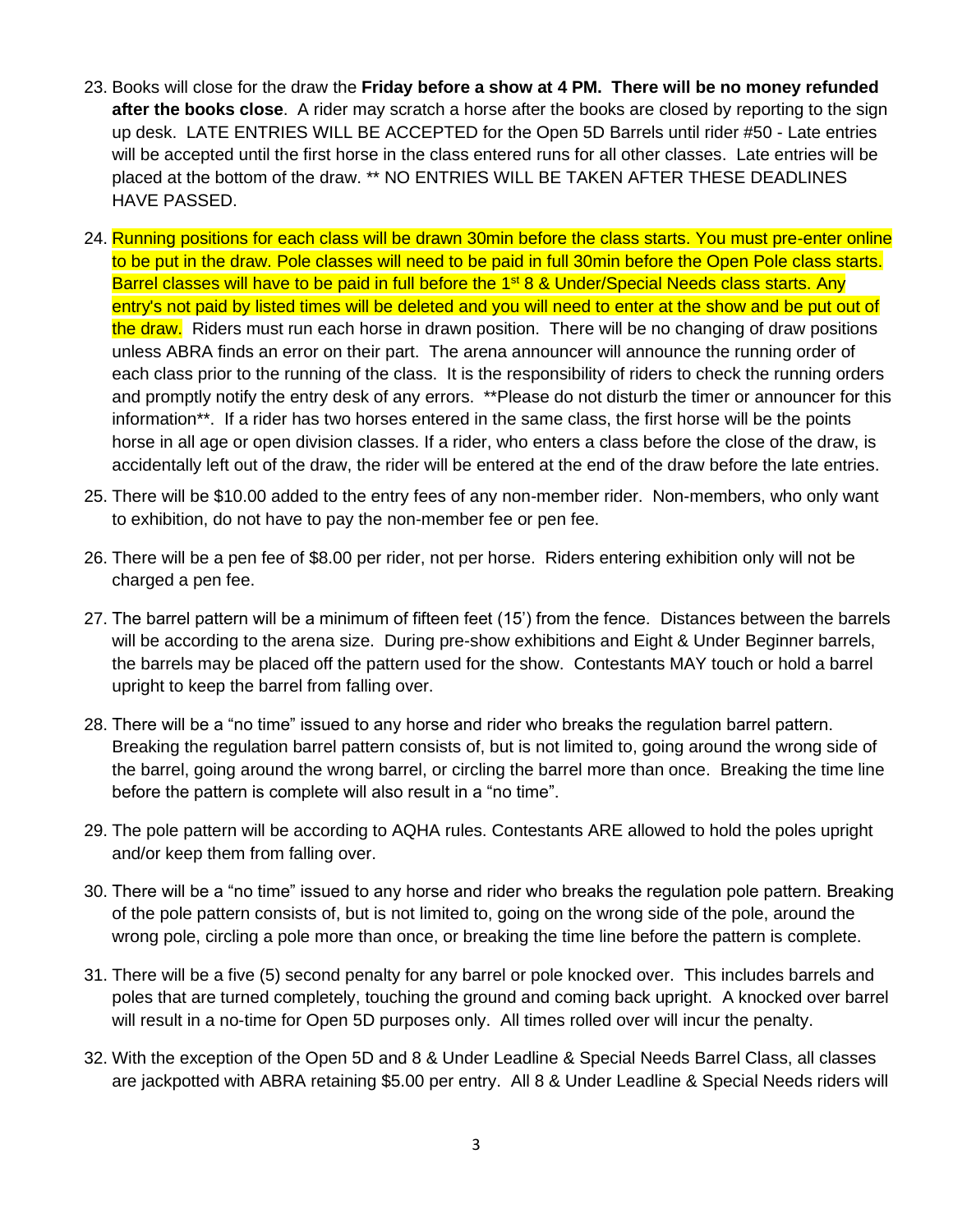receive \$1 back regardless of placing. Open 5D jackpot payout is covered under class description – see Rule #33. Payout for all other classes will be as follows:

1-4 Riders Pays one place: 1<sup>st</sup> 100% 5-8 Riders Pays two places: 1st 60%, 2nd 40% 9-12 Riders Pays three places: 1st 50%, 2nd 30%, 3rd 20% 13-16 Riders Pays four places: 1st 40%, 2nd 30%, 3rd 20%, 4th 10% 17-20 Riders Pays five places: 1st 30%, 2nd 25%, 3rd 20%, 4th 15%, 5th 10% 21+ Riders Pays six places 1st 28%, 2nd 22%, 3rd 18%, 4th 14%, 5th 10%, 6th 8%

33. Classes for the year 2022 season will be as follows:

Horses may not be entered with multiple riders. The only exceptions are immediate family members or members within the same household.

Barrels will not be set up, nor is barrel work allowed in the arena prior to exhibitions.

PRE-SHOW EXHIBITION BARRELS & POLES: Open to all riders. No excessive training or working of the pattern will be allowed. Riders should limit the length of their exhibition to one (1) minute. A \$5.00 fine will be imposed to anyone exceeding a one (1) minute time limit (for each occurrence).

**OPEN POLES:** Available to any horse and rider. Points are kept on RIDER only. A rider may choose to roll their time over to Youth Poles if they qualify, but must make this decision at time of entry and all penalties will carry over.

**13 & UNDER YOUTH POLES:** Rider must be 13 years of age or younger as of January 1st of the current year. Points are kept on RIDER ONLY.

**8 & UNDER YOUTH BARRELS OR ANY RIDER WITH SPECIAL NEEDS:** Rider must be 8 years of age or younger as of January 1st of the current year, or require assistance in riding. This is considered one class*.* Each rider will receive \$1 payout per show to be collected at that show or the payout is void. Points are kept on RIDER ONLY.

**BEGINNER**- riders will get one (1) point per show regardless of their time. ABRA reserves the right to make judgment calls for the safety of the child in regards to the manner in which the child is /or is not seated in the saddle. The child should be assisted in a fashion that is safe for the child. It is not required to have an actual line attached to the horse.

**OPEN 5D (DIVISIONAL BARRELS):** Available to all riders and all horses. This class will run in a 5D format with .5 second splits. A minimum of 75% of entry fees will be jackpotted. An Equal + Payout will be used with 10% of jackpot added as Bonus Money based on the following – 4% to 1D, 3% to 2D, 2% to 3D, and 1% to 4D. Remainder will be divided equally - 18% to each division. The number of places paid will be determined by the ABRA payout scale below. A rider may choose to roll their time over to all other classes they qualify for, but must make this decision at time of entry and all penalties will carry over. NO POINTS WILL BE AWARDED IN THIS CLASS, but entering this class will count towards participation to qualify for year-end finals. See Rule #34 for all Finalist Requirements.

1-24 Riders one place per division: 1<sup>st</sup> 100% 25-44 Riders two places per division: 1<sup>st</sup> 60%, 2<sup>nd</sup> 40%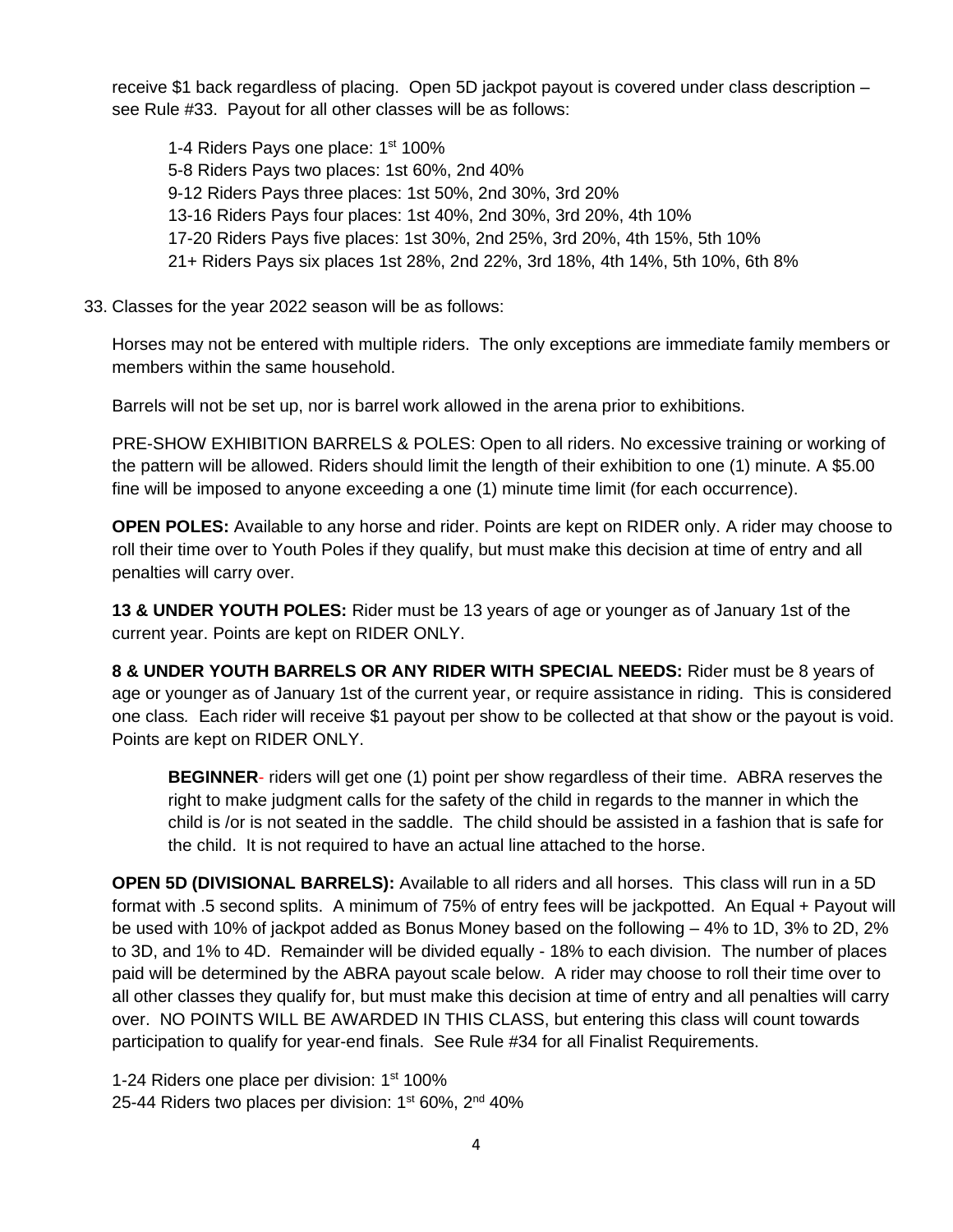45-64 Riders three places per division: 1<sup>st</sup> 50%, 2<sup>nd</sup> 30%, 3<sup>rd</sup> 20%

65-84 Riders four places per division: 1<sup>st</sup> 40%, 2<sup>nd</sup> 30%, 3<sup>rd</sup> 20%, 4<sup>th</sup> 10%

85-104 Riders five places per division: 1<sup>st</sup> 30%, 2<sup>nd</sup> 25%, 3<sup>rd</sup> 20%, 4<sup>th</sup> 15%, 5<sup>th</sup> 10%

105-124 Riders six places per division: 1<sup>st</sup> 28%, 2<sup>nd</sup> 22%, 3<sup>rd</sup> 18%, 4<sup>th</sup> 14%, 5<sup>th</sup> 10%, 6<sup>th</sup> 8%

125-144 Riders seven places per division: 1<sup>st</sup> 26%, 2<sup>nd</sup> 20%, 3<sup>rd</sup> 15%, 4<sup>th</sup> 12%, 5<sup>th</sup> 10%, 6<sup>th</sup> 9%, 7<sup>th</sup> 8% 145-204 Riders eight places per division:1st 24%, 2<sup>nd</sup> 18%, 3<sup>rd</sup> 15%, 4<sup>th</sup> 12%, 5<sup>th</sup> 10%, 6<sup>th</sup> 8%, 7<sup>th</sup> 7%, 8<sup>th</sup> 6%

205+- Riders ten places per division: 1<sup>st</sup> 21%, 2<sup>nd</sup> 18%, 3<sup>rd</sup> 15%, 4<sup>th</sup> 12%, 5<sup>th</sup> 9%, 6<sup>th</sup> 7%, 7<sup>th</sup> 6%, 8<sup>th</sup> 5%, 9 th 4%, 10th 3%

**12 & UNDER BARRELS:** Rider must be 12 years of age or younger as of January 1st of the current year. Points are kept on RIDER ONLY. A rider may choose to roll their time over to all other classes they qualify for, but must make this decision at time of entry and all penalties will carry over.

**13-18 YOUTH BARRELS:** Rider must be 13-18 years of age as of January 1st of the current year. Points are kept on RIDER ONLY. A rider may choose to roll their time over to all other classes they qualify for, but must make this decision at time of entry and all penalties will carry over.

**19-39 YOUNG ADULT BARRELS:** Rider must be 19-39 years of age as of January 1<sup>st</sup> of the current year. Points are kept on the RIDER ONLY. A rider may choose to roll their time over to all other classes they qualify for, but must make this decision at time of entry and all penalties will carry over.

**40 AND OVER BARRELS:** Riders must be 40 years or older as of January 1st of the current year to be eligible. Points are kept on RIDER only. A rider may choose to roll their time over to all other classes they qualify for, but must make this decision at time of entry and all penalties will carry over.

**\$2500 NOVICE HORSE BARRELS**- A horse qualifies for this class if it has won less than \$2500 in any barrel racing competition in its lifetime as of January 1st of the current year. Awards such as ribbons, tack, feed, trophies, etc. are not included. Points are kept on HORSE/RIDER combination. A rider may choose to roll their time over to all other classes they qualify for, but must make this decision at time of entry and all penalties will carry over.

**\$1000 NOVICE HORSE BARRELS**- A horse qualifies for this class if it has won less than \$1000 in any barrel racing competition in its lifetime as of January 1st of the current year. Awards such as ribbons, tack, feed, trophies, etc. are not included. However, if ten (10) points or more (ROM) have been earned in any registered breed association, the horse is not eligible for this class. Points are kept on HORSE/RIDER combination. A rider may choose to roll their time over to all other classes they qualify for, but must make this decision at time of entry and all penalties will carry over.

**\$100.00 NOVICE HORSE BARRELS:** A horse qualifies for this class if it has won less than \$100.00 in any barrel racing competition in its lifetime as of January 1st of the current year. Awards such as ribbons, tack feed, trophies, etc. ARE NOT included; however, if ten (10) points or more (ROM) have been earned in any registered breed association, the horse is not eligible for this class. Points are kept on HORSE/RIDER combination.

**EXHIBITION BARRELS:** Open to all riders. No excessive training or working of the pattern will be allowed. A \$5.00 fine will be imposed to anyone exceeding a one (1) minute time limit (for each occurrence).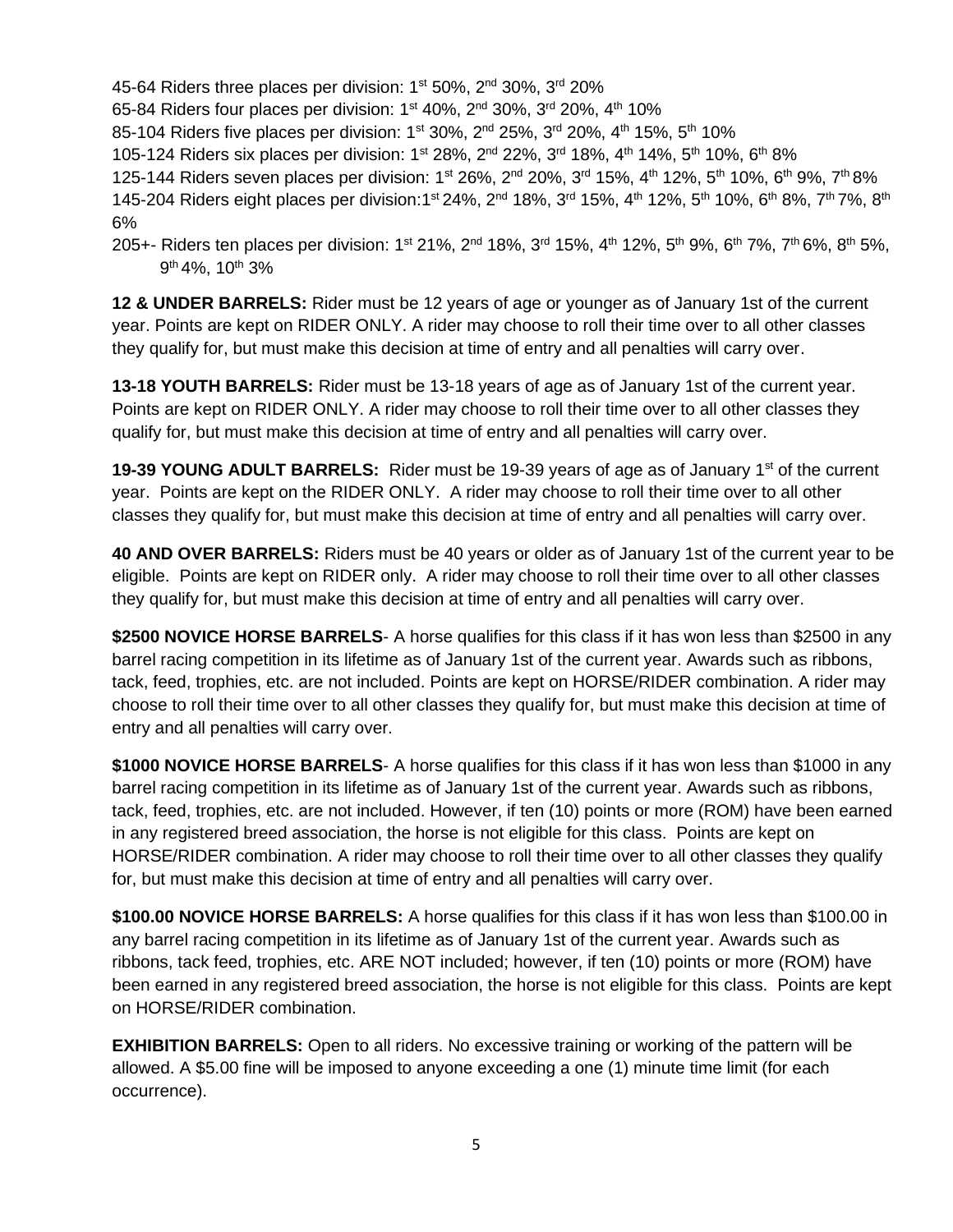## **\*\*HORSE INFORMATION SHEETS MUST BE FILLED OUT FOR EACH HORSE PRIOR TO COMPETING IN ANY NOVICE CLASS.\*\* NO POINTS WILL BE AWARDED FOR A RUN THAT WAS COMPLETED PRIOR TO TURNING IN THE HORSE INFORMATION SHEET.\*\***

- 34. **FINALS REQUIREMENTS** Finals will be held at the end of the year and are for MEMBERS ONLY. **PARTICIPATION** - A MEMBER MUST PARTICIPATE IN AT LEAST 8 SHOWS FOR THE YEAR TO QUALIFY FOR THE FINALS. Participation in the Bayou Classic will count towards the 8 show minimum and Perfect Attendance. All members can enter the Open 5D at the finals, on as many horses as they wish, as long as the participation rule has been met. The maximum number of riders in open poles, age division or novice classes to advance to the finals will be fifteen (15), unless there is a tie between 15th and 16th place, then both will go to the finals. All 8 & Under Barrel Racers, who have participated in at least eight (8) of the twelve (12) point shows and met their sponsorship, will be eligible for the finals. Any member not qualifying in the top 15 of a class that has met all finals requirements may enter the Open 5D at the finals.
- 35. **SPONSORSHIP**  Each finalist must SELL A MINIMUM OF \$50.00 IN RAFFLE TICKETS, SPONSORSHIPS, OR A COMBINATION OF THE TWO in order to satisfy their sponsorship requirements.
- 36. **RAFFLE/AUCTION ITEMS** each finalist must RIDE 1 OF THE 2 DAYS OF BAYOU CLASSIC OR SELL AN ADDITIONAL \$50 IN RAFFLE TICKETS OR SPONSORSHIPS, ALONG WITH AN AUCTION **ITEM (OR \$25) FOR THE BAYOU CLASSIC**. Finalist awards will not be presented to anyone that has not met all of these requirements and paid their finals entry in full. Finals entry fees and sponsorships are non-refundable. DEADLINES FOR ALL FINALIST REQUIREMENTS WILL BE POSTED AT OUR SHOWS, ON OUR WEBSITE, AND SOCIAL MEDIA. IT IS THE MEMBER'S RESPONSIBILITY TO MEET ALL DEADLINES.
	- **a.** The Stick Horse Race and Leadline class does count as participation in the bayou classic. You must participate in the class. If you pay and scratch the Stick Horse Race, you will only get participation and will be required to have an additional \$25 sponsorship or raffle ticket sales.
- 37. **Year-end awards will be determined after the tenth (10th) point show and will be based on the participation in each class and the funds available. Barrel and pole classes must average eleven (11) or more entries per show to earn a year-end Champion Saddle. This does not apply to the 5D Open Barrels, as no points are awarded in this class.**
- 38. FINALS If a tie should occur for 1st and 2nd place, a flip of a coin will determine winner. Both riders must consent to a coin flip. If either rider wants a run-off, a run-off will ensue. Should a rider forfeit, he/she will move to the next position. In the event a tie occurs for any other position, 2nd place or beyond, the tie will be broken by the fastest finals average time.
- 39. FINALS In the event a rider receives a "No Time" during a run at the finals, he/she will not receive points for that go-round, but will be placed and allotted points in the average if they receive a time in the other go-round. A scratch in one or more go-rounds will not earn any points in the average.
- 40. Horse and rider teams, who have competed in the Novice classes and won ABRA saddles, are required to move up to the next eligible class the following year for ABRA Point Shows ONLY.
- 41. Suggestions can be sent to info@laabra.com. Suggestions for items such as, but not limited to, show improvements, fund raising, awards, etc. are welcome.